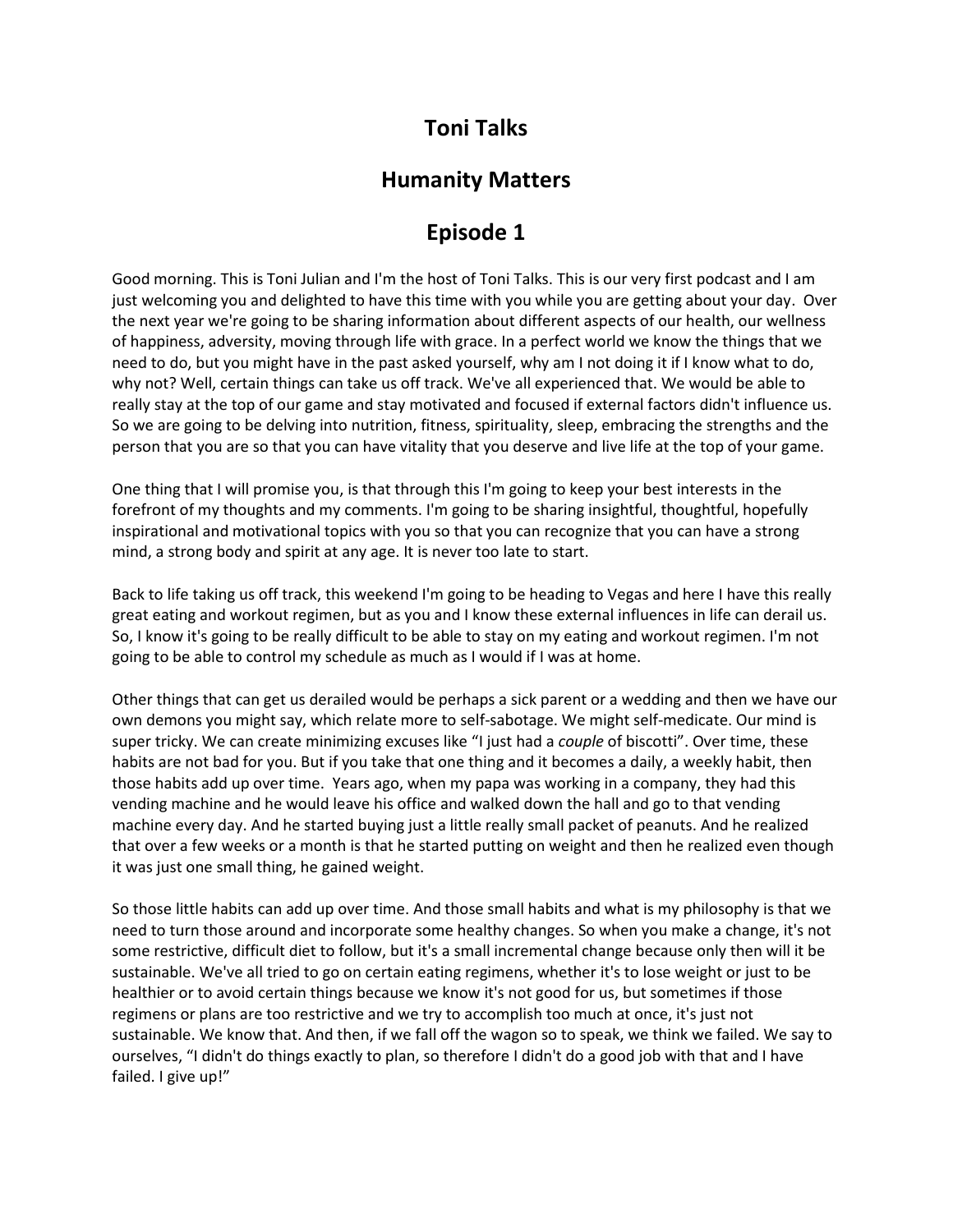It's really not about being perfect all the time. It's about incorporating small habits that are healthy, that become your lifestyle. My philosophy has always been that new change becomes a habit, that habit becomes your lifestyle and then even your preference. So, I can give you an example: I cut way back on salting my food, and it really allowed me to start tasting foods better. Now a chef will argue with me about that because salt does bring out the flavor of food, but on the flip side of it, if you do too much of something, your taste buds are going to adjust to that over use of salt and that will become your new norm. And that will make things like biting into a juicy Apple tastes not as great, right? But if you modify that one habit, then over time it becomes your new, learned behavior, and even your preference.

When I went to a restaurant and I ate, it was so salty, it was just not even palatable to me. It just destroyed the food and I couldn't even tolerate it anymore. So what we're going to focus on over this next year is developing new habits that can become your lifestyle. And your preference. My purpose in life is to lift people up and that's it. I am a not monetarily compensated. I simply want to share what I know with you and I'm going to talk to you like a friend or a sister or a brother that I believe you are. There's only one thing that I ask of you and that is don't take everyone's advice at face value, and that includes mine. Taking the information--whether it's here or it's elsewhere--and be discerning because we are all bombarded with information and it takes time to educate ourselves.

It takes time to understand our body and understand what's right for us. You can talk to an expert about something. For example, a nutritionist might say, you need to incorporate ginger into your diet because it will help with your immune system. It's a great anti-inflammatory. It will aid with digestion. It will help with nausea. Yes, those things are true for most people. You may or may not be most people. So you need to see if that's really going to work for you. And the reason I bring this up is that you could have a food sensitivity to ginger, in which case it will cause inflammation. It will cause bloating, it will cause digestive upset. So, what I am asking you to do is be discerning, get to know your own body, test yourself, journal. Do what you need to do and learn because nobody knows you like you know yourself.

Now you spend a lot of time as I do, taking care of the house, taking care of the children if we have them, our pets, our schools, our businesses, our community. I am an entrepreneur as some of you may be as well. And if you think about it, we get a lot of information about other things that really are less important. I'll give you an example: the printer that you own, it comes with a user's manual. You know what to do. You know that you need to restock the paper, you need to replace cartridges, you need to calibrate it, you need to dust it off, right? There are lots of things we need to do to keep our printer well. It needs to be plugged in so it has electricity, it may be wirelessly connected. So, there are all these other things you need to do to keep your printer functioning smoothly.

But what happens when it runs out of paper or it doesn't have ink, it's going to malfunction. We don't always take the time to learn about our bodies and ourselves and we have such an opportunity to really enhance our spirits, our minds, our bodies, our overall wellness and everything is connected. There isn't any one thing. So, I don't want to pigeon-hole myself into and just tell you I'm going to talk about sleep and nutrition and fitness. I want to talk to you about deeper subjects, which is why I'm doing this podcast because I want to delve deep into things that really can help you reflect on how you can make these small sustainable changes to lift yourself up.

Our bodies, our human bodies are amazing. If you think about how they work, even just our eyes, our vision with the rods and the cones, and our DNA. We are just so resilient and strong and frail at the same time and life is so frail. There is no user's manual for us. So back to this, we have to be the best judges, educate ourselves, seek information and discern. You may have a neighbor who may give you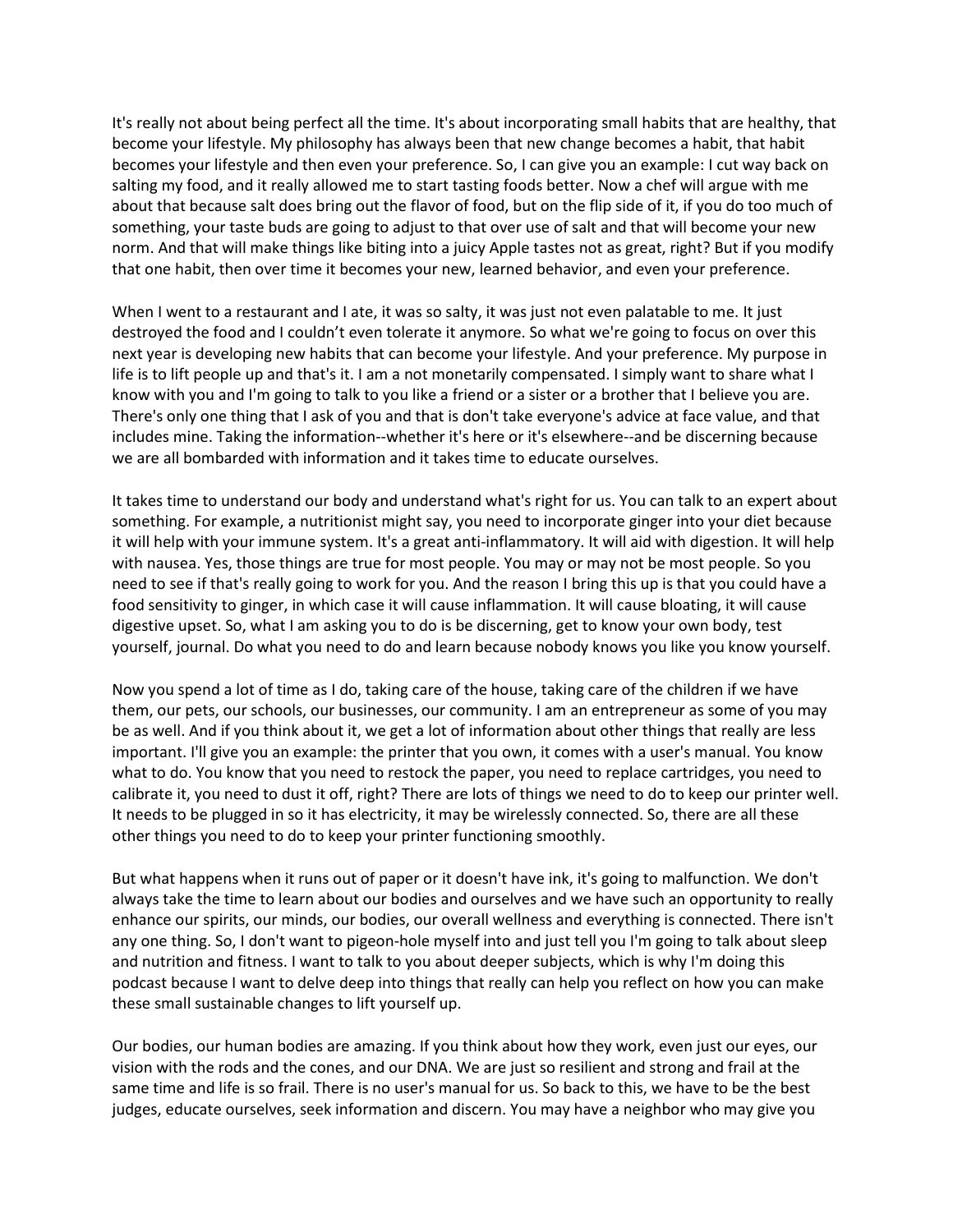some advice and you may go to an expert who may give you some advice and your neighbor may be spot on and that expert can be way off because they may or may not know you and chances are an expert is of course educated. But you know, you have to think about where they are coming from and their biases. If you go to a doctor for back pain and that doctor, all they do are spinal epidurals (a steroid injection procedure through the neuroforamen's of your spine) and that's all they do, well that's what they're going to recommend as a solution. So, what I am saying is check out other sources. There's not always one treatment or test. Our bodies may respond to something that someone else's body does not. We may have an idiosyncratic reaction, which is everybody else responds to this particular thing one way, but you're going to respond differently. So just know that with all this information is that what I want to do is help give you some insights and different ways of looking at things so that you can be discerning and maybe you look at something a slightly different way and that's your solution.

I do not profess to know everything. If anybody ever tells you that, they're wrong. There are a lot of people in this world. They want a podcast, they want to be on television, they want to be heard, and sometimes that's just about them. But just know, I will always have your best interest at heart. I will always ask you to do your own research. Come up with your own decisions. Do not be influenced by people who are motivated to sell you something, who have their own agendas, like really, really think outside of the box about that.

Last week I turned 60 and I'm sharing that with you because the topics that I want to talk about are ideal for people of absolutely any age. Whether you're a 15-year old young girl, whether a 25-year old football player, it doesn't matter. Whether you're an aging person--whether you're 80 years old--habits and behaviors that you have when you're younger and get away with may no longer work for you.

Habits add up. And these habits that I'm going to be talking about become of increasing importance. As you get older, our hormones change and suddenly you may not be in the body that you had 10 or 20 years ago. You might have food intolerances that you're not aware of. Maybe you have menopausal symptoms, maybe you are overweight or just deconditioned or just feel like crap because you've not taken care of yourselves at the level that you need to. Your body may have inflammation, you may have physical pain, you may have emotional pain. You may have gone through things in your life (and at some point, I will share some of the things that I've been through) that are real hurdles. So I think that we can get through some of these things with grace. Absolutely.

My background, to share with you why I got into the field of health and wellness, is because I had a very lucrative career through founding the first marketing communications firm in Silicon Valley. I had the first company that managed trade shows, conferences and special events. Most corporations back then had their own internal people but I started a business. And while it was lucrative, I just really wasn't fulfilled. I felt like I needed more of an artistic expression of what I do. People became increasingly more important to me and I was realizing that I really want to help people feel good in their environments, how they represent themselves, and how they show up in the world. I felt increasingly off my path and not like I was doing the right thing.

I got into the health field when I was 48 and it was because I had a good friend--I will refer to her in the present even though she's passed, because I don't really believe our spirits really just completely "poof" go away--but my friend Barbara Wyman-Sun was diagnosed with pancreatic cancer when she was 48. And I was diagnosed with an early stage aggressive pre-cervical cancer at the same time. My history with Barbara went far back and we met when we were 11 years old. And I was just this kid that moved to Morgan Hill on this acre with two of every type of animal that there is out there. The first person I met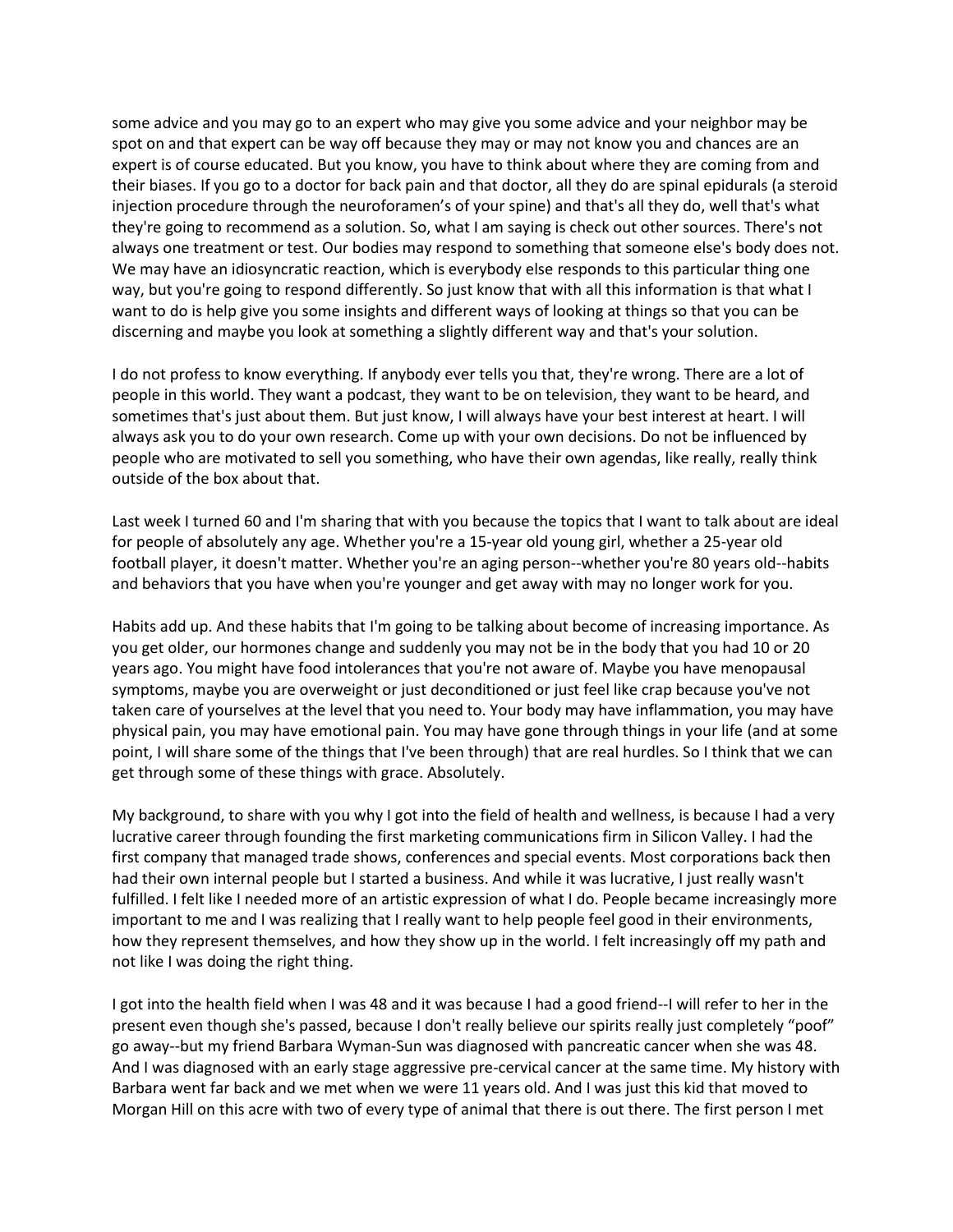was Barbara and she was tall and blonde and kind and had the most beautiful hazel eyes with long eyelashes. And what I loved about her was her spirit, she just absolutely accepted me for who I was and I hadn't experienced that before. And so, we became the best of friends and she just made me feel so accepted for the shy kid that I was at 11. We went through high school together and college and we had children at the same time.

We led very parallel lives. She was diagnosed with pancreatic cancer and I'll never forget; she left a message on my answering machine saying that she was having health issues. I was caught up in my work and going a mile a minute and I went over to see her and she explained to me that she had pancreatic cancer. I didn't even know what that was or the depths of that meant. She survived for 17 months, which is over the anticipated outcome. And I believe at that point in time the survival rate was one year and she survived longer than that, which was a blessing. When she passed--and I was with her at the time and her two children--it shook me to my core and I just vowed that what I wanted to do for a living from here on out had to impact people.

The very next day I was scheduled for a trip to Italy with my husband and our youngest daughter. And so I was on a plane and you know, just devastated, sad that I had lost really my best friend and the first person who I felt just unconditionally loved me. But we were in Italy and as we were going through the cities, I sought out every church that I could find. In each church, most people went to look around the nave and admired the art. I went into the areas where you could pray and I said a prayer for Barb and I just asked God to please show me a way where I could take this situation and turn it into some good. And I, I really wasn't sure what that looked like. I thought maybe I could help perhaps start a nonprofit and help children who had lost parents to recreate their bedrooms into some beautiful place [sanctuary] where they could feel safe and it could be what they wanted it to be.

That didn't work out very well because you these families are grieving. And so that's really the last thing they want is somebody in their home trying to make changes. But that is why I got into the health field is that people around me started to becoming sick and I realized there's got to be some way to turn this around and what is it that's causing us to be sick? What is it in our society that is creating issues where we have colds and viruses and cancers and disease and obesity? I thought, I am going to work on myself because I, after surgery was fine from my diagnosis of pre-cervical cancer, but my friend had no real chance of surviving of what she was diagnosed with. So I thought, I have to turn this into something good. I just have to.

I started looking into making changes in my life and was realizing that in order to incorporate them, they had to be sustainable. They had to be things that I could do simply and quickly and not overwhelm myself so that I could be in the best possible position to be successful. And again, going back to diets that are not sustainable. If you try to do too much at once, we're just not going to feel successful. We're going to feel like we failed if went off the wagon for a night or put something in our mouths that wasn't right for us and that's not what it should be about. It should be about making lifestyle changes that we feel good about. We need to embrace our bodies for what they are and the God-given amazing, amazing bodies that we have that house our beautiful, bright spirits and literally love ourselves.

It makes a difference. Our thoughts, the things we think about ourselves, and this is an entirely different topic so I'm not going to go off topic on a tangent here, but we really need to care for ourselves and be kind to ourselves in this process. There is just so much that that we can do and learn and grow and I ask of you to think of this as a journey for yourselves. You may have highs, you may have lows. In fact, I know you do because I do and we are human, and go through periods of learning and growth and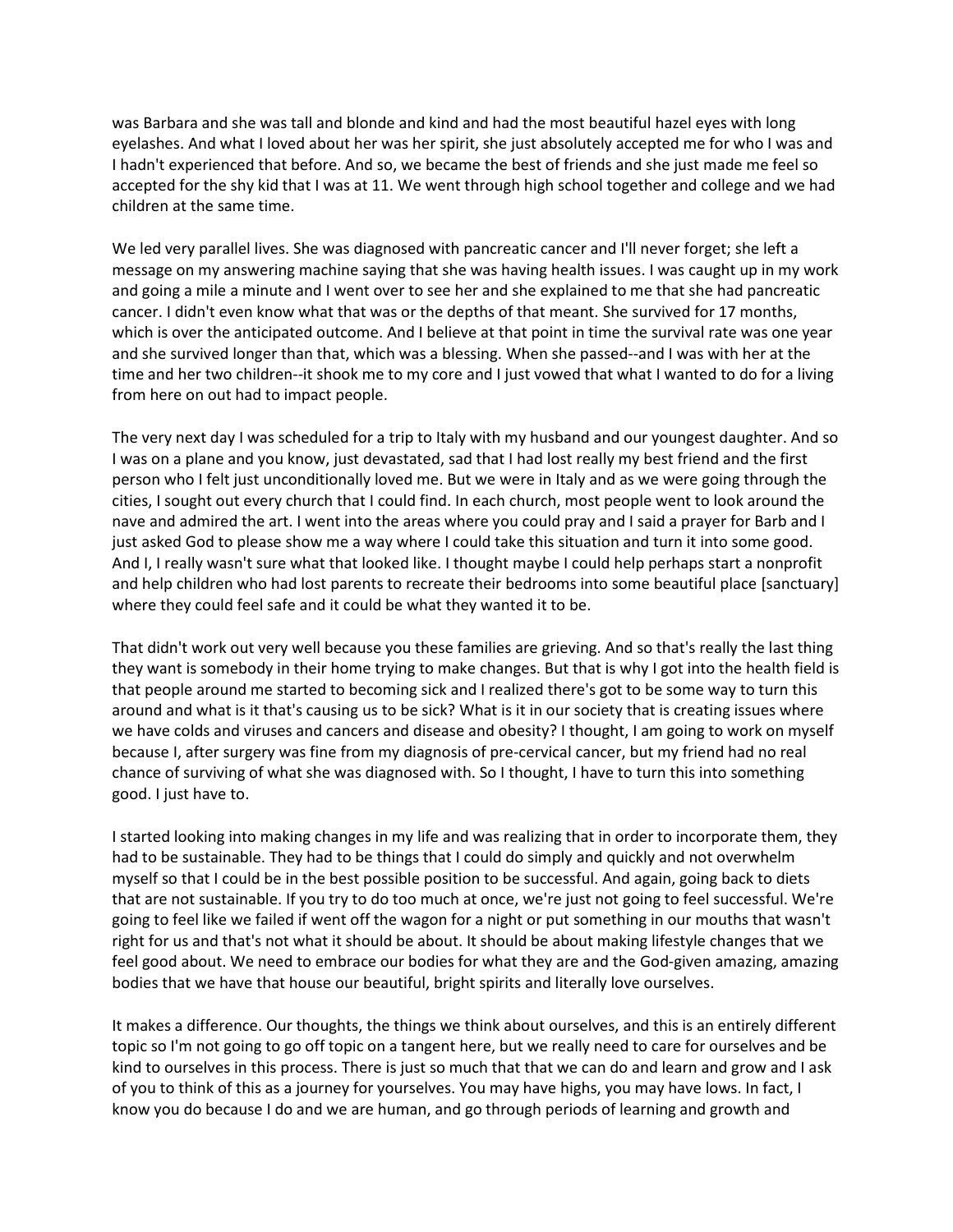sometimes stagnation and more learning and growth and hopefully we've learned from our experiences. I would love to at this point just share a little bit of my background because I know that some of you know me, some of you may be new to getting to know each other here. I've explained why I got into this health field is to really make an impact, and that experiencing losing my friend, I completely changed and re-invented my life.

I started with making my own sustainable lifestyle changes to be healthy. I frankly turned into a little bit of nutrition and fitness geek freak, I'll call it, and I got my personal training certification through the National Academy of Sports Medicine (NASM) and also nutrition and sports nutrition certifications. I went on to write my first book called *BITE ME! Change Your Life One Bite at a Time*, which basically goes into all the different aspects of nutrition. I changed my body composition from about 30% body fat at 48 years old and I brought it down to 18% in eight weeks. I lost 14 pounds of fat and gained six pounds of muscle. I accomplished this by doing resistance training four days a week for an hour and then added some other training as far as hikes, walks and cardio about three hours a week.

Seven hours a week of resistance training, building muscle. And then I dialed in my diet. I literally wanted to learn about myself and I wrote down every single thing that I ate. Every cup of water, every bite of chicken, every bite of vegetable. I weighed it, I measured it. I could predict very accurately how much I was going to lose each week, how much fat based on my journaling and journaling is really important. I'll get into that into another episode, but it is so important to be able to learn what it is that you need to learn about your own specific body. And you could look at habits and behaviors and say, "that worked for me" and "that didn't". I wrote my first book based on the premise of eating for balanced blood sugar. I focused on balanced macros to stay full and satiated and to help regulate my hormones.

You can build muscle, lose fat, and improve your body composition at any age. I ended up doing a natural figure competition at age 48. I was consistent with my training and ate healthily. I tied for first place in the Sports Model category against 20-year old women and I was closing in on 50, so my point here is that you can make changes at any age. The competition taught me that I can go out of my box and be brave. I was so shy as a kid and I was very, very uncomfortable being in a little bikini and stilettos on a stage. My legs were shaking. I was so nervous and so uncomfortable and to be my age and going against younger people that hadn't had babies and maybe were never overweight in their lives. They were just trying to have this perfect body and for me, I didn't do it because look, I wanted to see that I could be on stage. It wasn't that at all. It was I had just become healthy again.

I had surgery, I was well, this was, gee, what can I do? What's the icing here? How can I learn about my body? And there's nothing like knowing that you're going to be on stage in a bikini close to 50 and really wanting to stay on your eating regimen. There was nothing more motivating than saying, "I'm going to be up in front of a lot of people being judged". How hard is that? So as uncomfortable as I was, I'm so glad I did it. In fact, I did another one. I followed up and took second in figure so it was a great experience for me.

It's off my bucket list now, so I am not being boastful. I just want to share with you my background so you have some frame of reference of where I'm coming from and that is thoroughly understanding body composition. I went on to start a personal fitness program. It was for women at a local park and I did that for 12 years, three mornings a week. I taught women how to improve their body composition, how to be strong. After I got my personal training certification, I started that and loved this group of women. I stopped last year after 12 years, just feeling pulled in a direction to make a greater impact and also to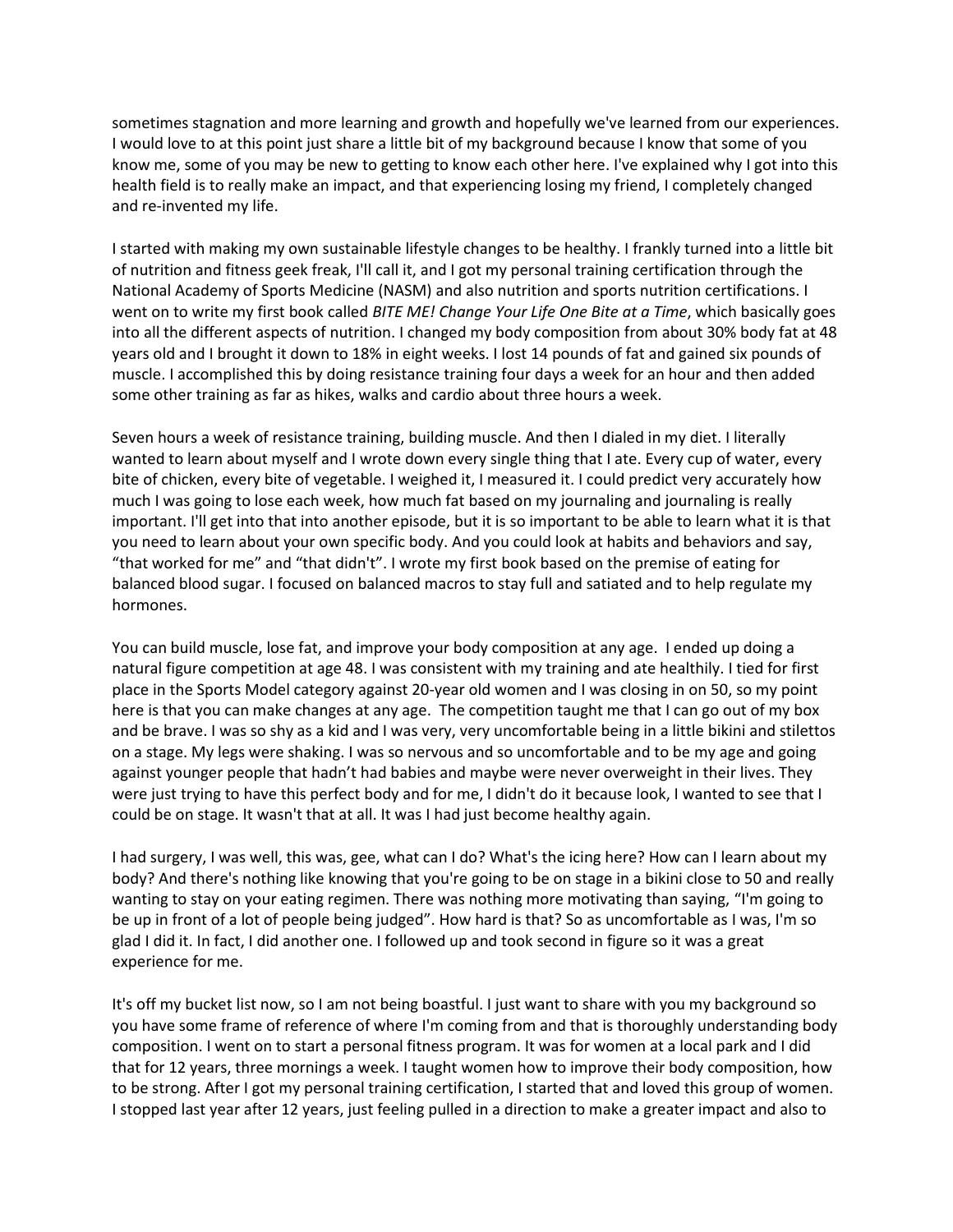focus a little bit more on my own health. And it was just a wonderful experience. These women were amazing and they're still, my friends are still beautiful people of course.

I started making some new changes to my life about a year ago. I wrote a second book and I wrote this because--you're, you're not looking at me now--but I am a very white girl. I am Italian, but my mother was blue eyed, very pale white skin. And somehow between the two of my parents, I turned out to have extremely pale skin and prone to overexposure to the sun. And I did end up getting cancer a year ago. So, this was August of 2018 and I was diagnosed with melanoma, which if you don't know, is the kind that actually spreads through your body. So it was a little bit frightening. I went on to have a few surgeries, lymph nodes removed. Thanks to the blessings of God I was able to eradicate it through surgery. And so that is no more, but that did force me to look a little bit more closely at how I was spending my time and really wanting to make a bigger impact.

When I was diagnosed August 1<sup>st</sup>, August 2nd I had surgery. And right after that I knew I wanted to write a book. Actually prior to that, my second book, and I knew I wanted to specifically talk to women because I did turn 60 and because there are so many things that are specific to women. That woman may inspire a girlfriend, she may inspire her husband, her children, she has a lot of influence and women will reach out and share. It's not that men don't, I'm not saying that, but women will take what they learn and they will apply it to many aspects of their lives being the nurturing people that most of them are. So, I wrote the book, *Smart, Fit & Female: The Busy Woman's Blueprint for Looking and Feeling 10 Years Younger.* 

I literally sat down at my kitchen counter for three weeks and prior to me knowing that I had the melanoma, I knew what I wanted to say. I knew the title, I knew the content. I just needed to make it happen. So, I sat at my kitchen counter three solid weeks. My husband would leave in the morning for work and I would be at that kitchen counter. And when he came home 12 hours later, I was still sitting there and I ended up writing the book and launching it on Amazon. So I am self-published. It is an excellent book. It's an excellent read for under \$20. What I go into is the top three changes you can make in many categories of your life where you can make the greatest impact because you're busy, right? Yes. So am I, so do I want to read a really long book? No, I don't.

So I took things that are in many categories of our lives, from embracing your femininity, to sleep, to nutrition, fitness, spirituality, and taking those different aspects, hitting the top three things in each one of those categories that I think would have a big impact. And I literally, when I wrote it, I just sat down and I thought, "I'll just write this for my girlfriends". So, I pictured some in mind; all the people that had been around me that had asked me questions and I thought, what is it in their lives that would have the biggest impact? So that's what I wrote. The book turned out to be something that I am really proud of as I grow and learn. You know, I'm sure I have more books in me, and the more I learn, the more I want to write.

I look back at my first book, and it is good, but I look back now and think I've learned and grown so much more. The book was really focused on nutrition, like really boiling that down and helping people with body composition. Now I'm at this point where I have two books under my belt. I've done a lot of speaking engagements. I was the proud recipient of the Silicon Valley Business Journal's Top Woman of Influence and I was very honored to be that recipient. It was awarded to me for my work, not just only in the community, but work within my family and with nonprofits for my community. I mentioned my fitness program and nobody really knew it at the time, but if there was a woman who needed lifting up, say she was going through depression or a divorce or financial hard times, I would sponsor them and I'd